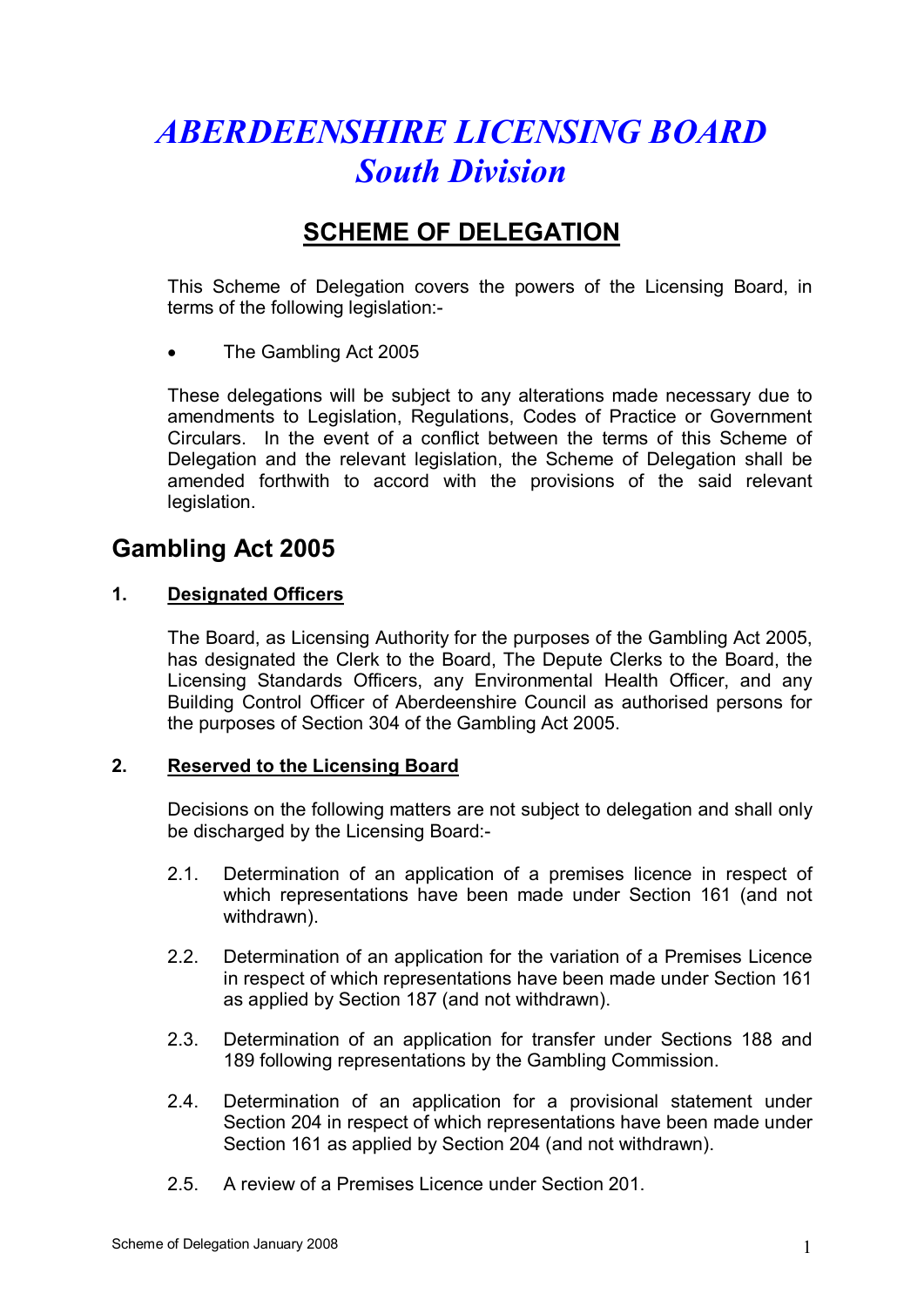- 2.6. Determination of whether to issue a counter notice to a temporary use notice under Section 224 of the Gambling Act 2005.
- 2.7. Determination of an application for, or the cancellation of, a Club Gaming Permit or Club Machine Permit under Sections 271 and 273 of the Gambling Act 2005 in respect of which objections have been made and not withdrawn.
- 2.8. Determination of whether to cancel a Club Gaming Permit or Club Machine Permit.
- 2.9. Determination of an application for a gaming machine permit for 3 or more gaming machines for licensed premises under Section 283 of the Gambling Act 2005 in respect of which objections have been made and not withdrawn.
- 2.10. Determination of whether to cancel a Gaming Machine Permit in respect of Licensed Premises.
- 2.11. Determination of an application for a Prize Gaming Permit under Section 289 of the Gambling Act 2005 in respect of which objections have been made and not withdrawn.
- 2.12. Determination of applications for registrations for the grant and renewal of registrations for the promotion of lotteries by small, non-profit making societies in respect of which objections have been made and not withdrawn.
- 2.13. Making a resolution not to issue Casino Licences under Section 166 of the Gambling Act 2005.
- 2.14. Formulating Licensing Policy under Section 349 of the Gambling Act 2005.
- 2.15. Determining whether a representation is vexatious, repetitious or one which will not influence the authority's determination of the application.

#### **3. Delegation to the Clerk, or Depute Clerks to the Licensing Board**

Decisions on the following matters are delegated to the Clerk or the Depute Clerks to the Licensing Board:

- 3.1. To determine an application for a premises licence where no relevant representations have been made or where relevant representations have been made and then withdrawn.
- 3.2. To determine an application for a variation of a premises licence where no relevant representations have been made or, where relevant representations have been made and then withdrawn.
- 3.3. To determine an application for transfer of a premises licence where no representations have been made by the Gambling Commission.